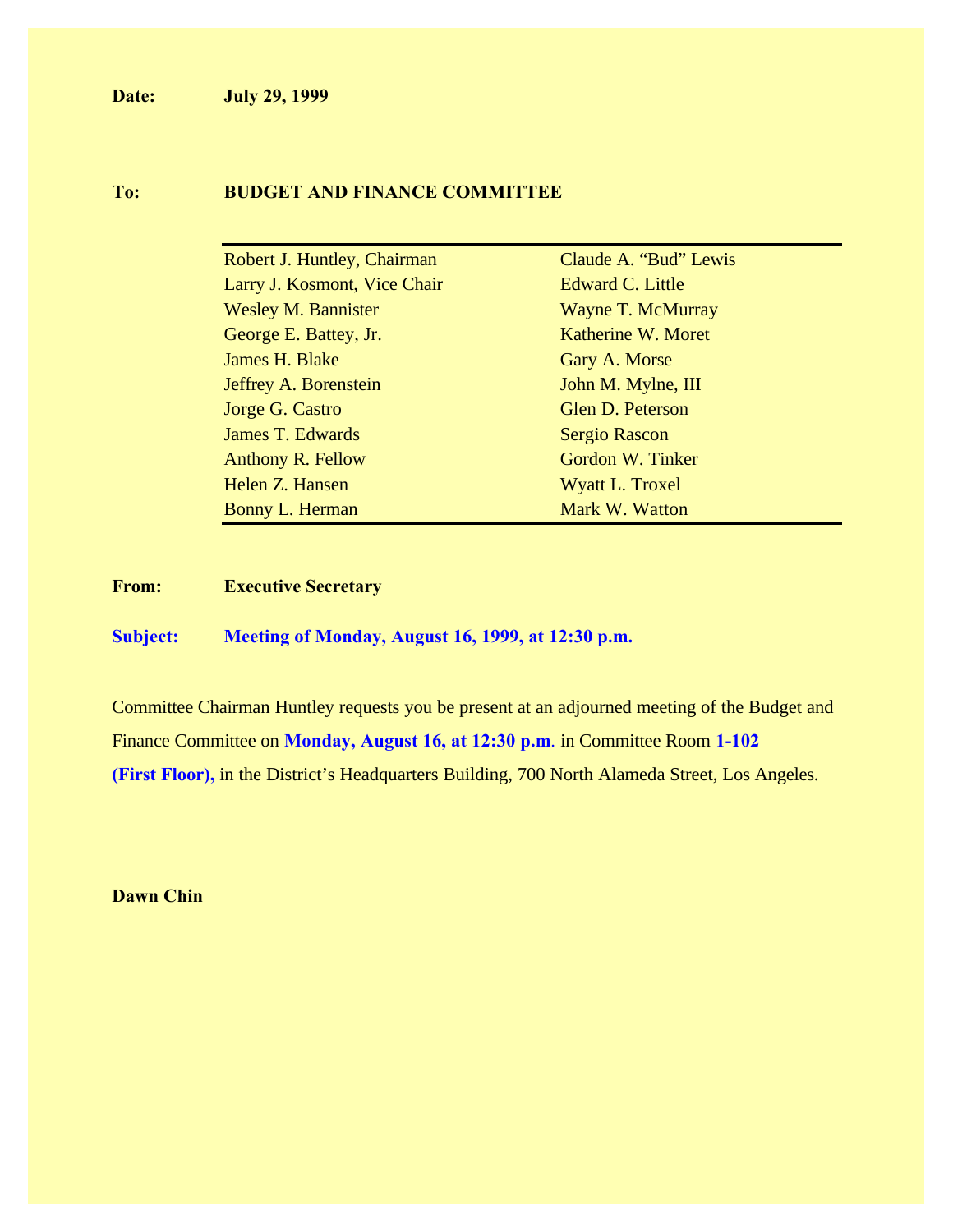# **AGENDA**

### **ADJOURNED BUDGET AND FINANCE COMMITTEE MEETING WITH BOARD OF DIRECTORS\***

## **August 16, 1999**

MWD Headquarters Building **ü** Room 1-102, 1st Floor **ü** 700 N. Alameda Street **ü** Los Angeles, CA 90012

**\*The Metropolitan Water District's Budget and Finance Committee meeting is noticed as a joint committee meeting with the Board of Directors for the purpose of compliance with the Brown Act. Members of the Board who are not assigned to the Budget and Finance Committee may attend and participate as members of the Board, whether or not a quorum of the Board is present. In order to preserve the function of the committee as advisory to the Board, members of the Board who are not assigned to the Budget and Finance Committee will not vote on matters before the Budget and Finance Committee.**

- **1. ADDITIONS TO THE AGENDA** (As required by Gov. Code, § 54954.2(b).)
- **2. OPPORTUNITY FOR MEMBERS OF THE PUBLIC TO ADDRESS THE COMMITTEE ON MATTERS WITHIN THE COMMITTEE'S JURISDICTION** (As required by Gov. Code, § 54954.3(a).)
- **3. CHAIRMAN'S MONTHLY ACTIVITY REPORT**
- **4. APPROVAL OF THE MINUTES OF THE REGULAR MEETING OF THE BUDGET AND FINANCE COMMITTEE HELD JULY 12, 1999**

#### **5. REVIEW OF FINANCIAL STATEMENTS**

- a. Report of investment activity
- b. Executive financial summary
- **6. CONSENT CALENDAR ITEMS ACTION**

None.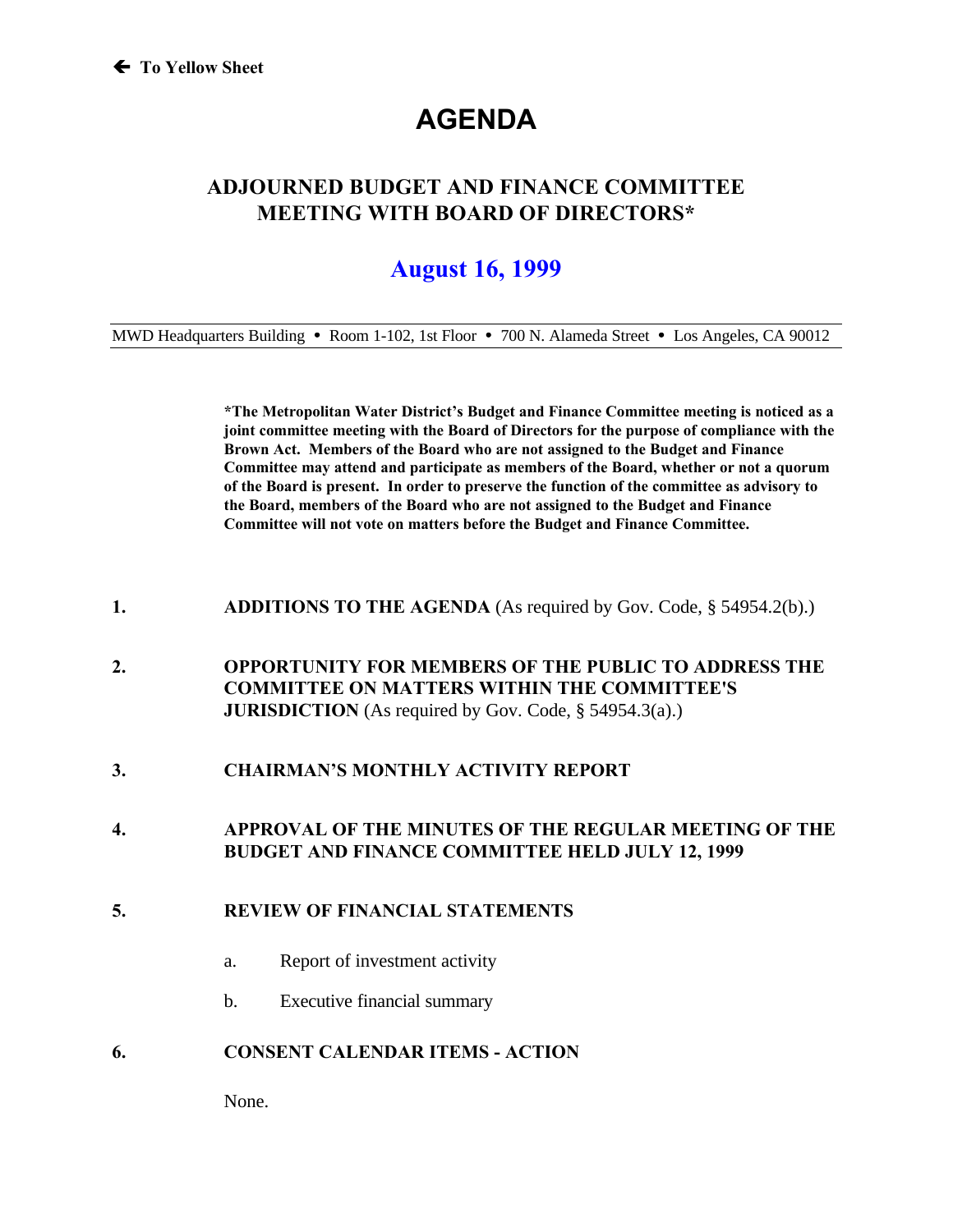#### **7. OTHER BOARD ITEMS - ACTION**

- 6J. Tax levy for Fiscal Year 1999-2000: (B&F)
	- 6J-1 Submitting list of certified Assessed Valuations, and transmitting tabulation of Assessed Valuations, Percentage Participation, and Vote Entitlement of Member Public Agencies. (Copies distributed- -Compare with preceding year--Ordered received and filed, Spread on the Minutes, a copy to be sent each Director and to each member public agency).
	- 6J-2 Adopt Resolution establishing the tax rate for fiscal year 1999- 2000.
- 9-1 Appropriate \$613,000 for marketing expenses for sale of water revenue bonds. (Appn. 15338) (B&F--Action)
- 9-2 Adopt Tenth Supplemental Resolution to the Master Revenue Bond Resolution authorizing the issuance of water revenue bonds. (B&F-- Action)

#### **8. BOARD INFORMATION ITEMS**

- 10-3 Executive Financial Summary for the month of June. (B&F--Info.)
- 10-4 Status report for the Eastside Reservoir Project for the month ending June 1999. (E&O, B&F--Info.) **[Any discussion of claims will be heard in closed session. Conference with Legal Counsel--Significant Exposure to Litigation (two matters); to be heard in closed session pursuant to Gov. Code § 54956.9(b)]**
- 10-5 Status report for the Inland Feeder Project for the month ending June 1999. (E&O, B&F--Info.) **[Any discussion of claims will be heard in closed session. Conference with Legal Counsel--Significant Exposure to Litigation (two matters); to be heard in closed session pursuant to Gov. Code § 54956.9(b)]**
- 10-6 Stewardship report on Metropolitan Operations Insurance Program for fiscal year 1998-99. (B&F, L&C--Info.)
- 10-7 June 1999 Variance Report. (B&F--Info.)
- 10-8 Capital Program Variance Reporting, June 1999. (B&F--Info.)

#### **9. COMMITTEE ITEMS**

a. Oral report on Metropolitan's capital financing.